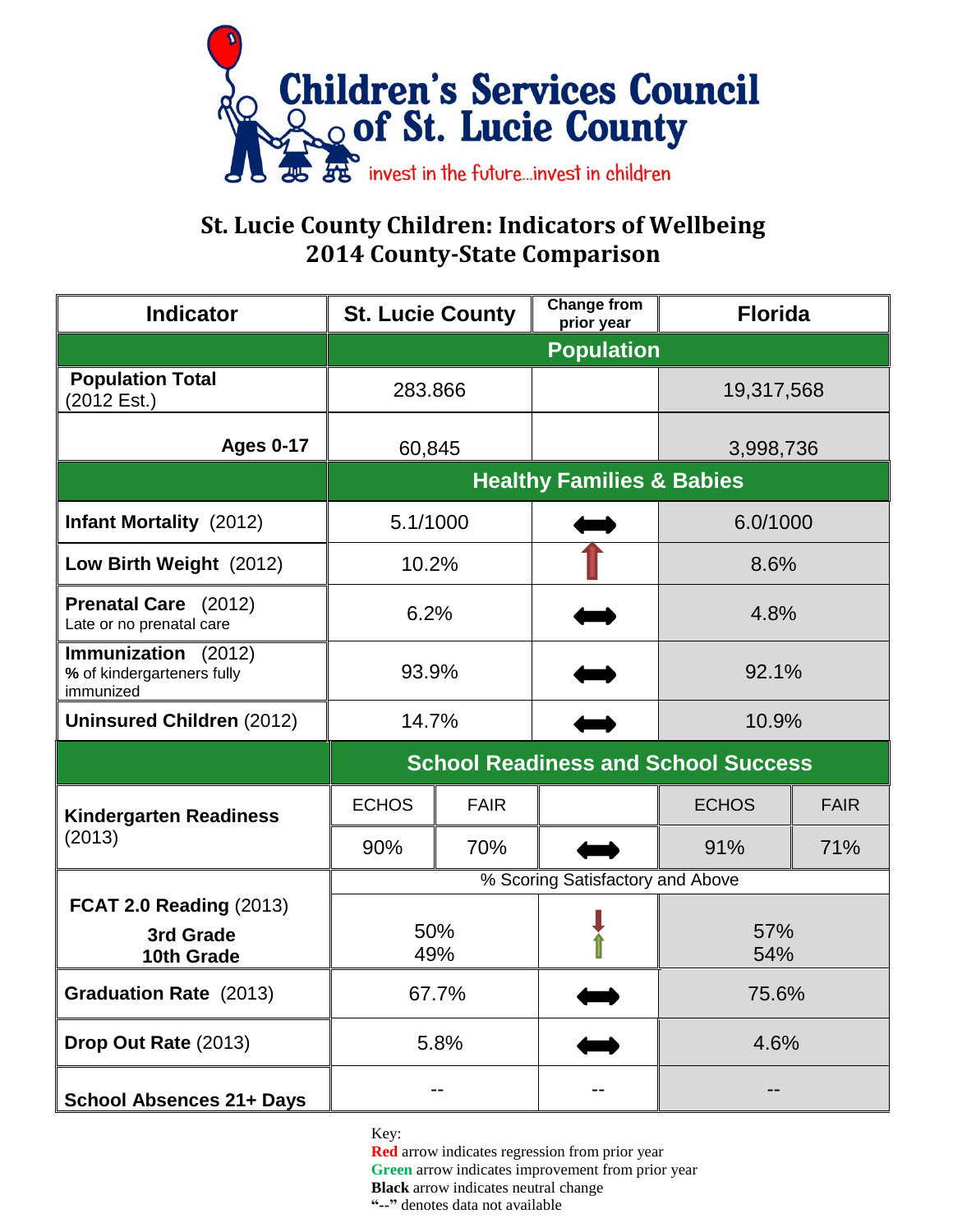

## **St. Lucie County Children: Indicators of Wellbeing 2014 County-State Comparison**

|                                                                                                                 | <b>Family Building and Strengthening</b>     |                                  |                                 |  |  |
|-----------------------------------------------------------------------------------------------------------------|----------------------------------------------|----------------------------------|---------------------------------|--|--|
| <b>Indicator</b>                                                                                                | <b>St. Lucie County</b>                      | <b>Change from</b><br>prior year | <b>Florida</b>                  |  |  |
| Child Maltreatment (2012-13)                                                                                    | 9.5/1000                                     |                                  | 12.4/1000                       |  |  |
| <b>Children Living Below</b><br>Poverty (2012) U.S. Census<br><b>Poverty Thresholds</b>                         | 28.6%                                        |                                  | 25.6%                           |  |  |
| Unemployment (2013)<br>Annual Average                                                                           | 9.3%                                         |                                  | 7.2%                            |  |  |
| <b>Free &amp; Reduced Lunch</b><br>(2013)                                                                       | 61.2%                                        |                                  | 58.5%                           |  |  |
|                                                                                                                 | <b>Teen Wellness &amp; Youth Development</b> |                                  |                                 |  |  |
| <b>Delinquency Referrals</b><br>Ages 10-17 (2012-2013)                                                          | 50/1000                                      |                                  | 46/1000                         |  |  |
| <b>Teen Birth Rate</b><br>Ages 10-17 (2012)                                                                     | 4.7/1000                                     |                                  | 4.9/1000                        |  |  |
| <b>Substance Abuse (2012)</b><br>past-30-day use<br>Alcohol<br>Marijuana<br>Cigarettes<br><b>Binge Drinking</b> | 24.9%<br>11.9%<br>5.2%<br>9.3%               |                                  | 24.6%<br>12.4%<br>6.6%<br>11.3% |  |  |
| <b>Bullying 2012 (ages 10-14)</b><br>Experienced in past 30 days                                                | 39.3%                                        |                                  | 36.1%                           |  |  |

Key:

**Red** arrow indicates regression from prior year **Green** arrow indicates improvement from prior year **Black** arrow indicates neutral change **"--"** denotes data not available